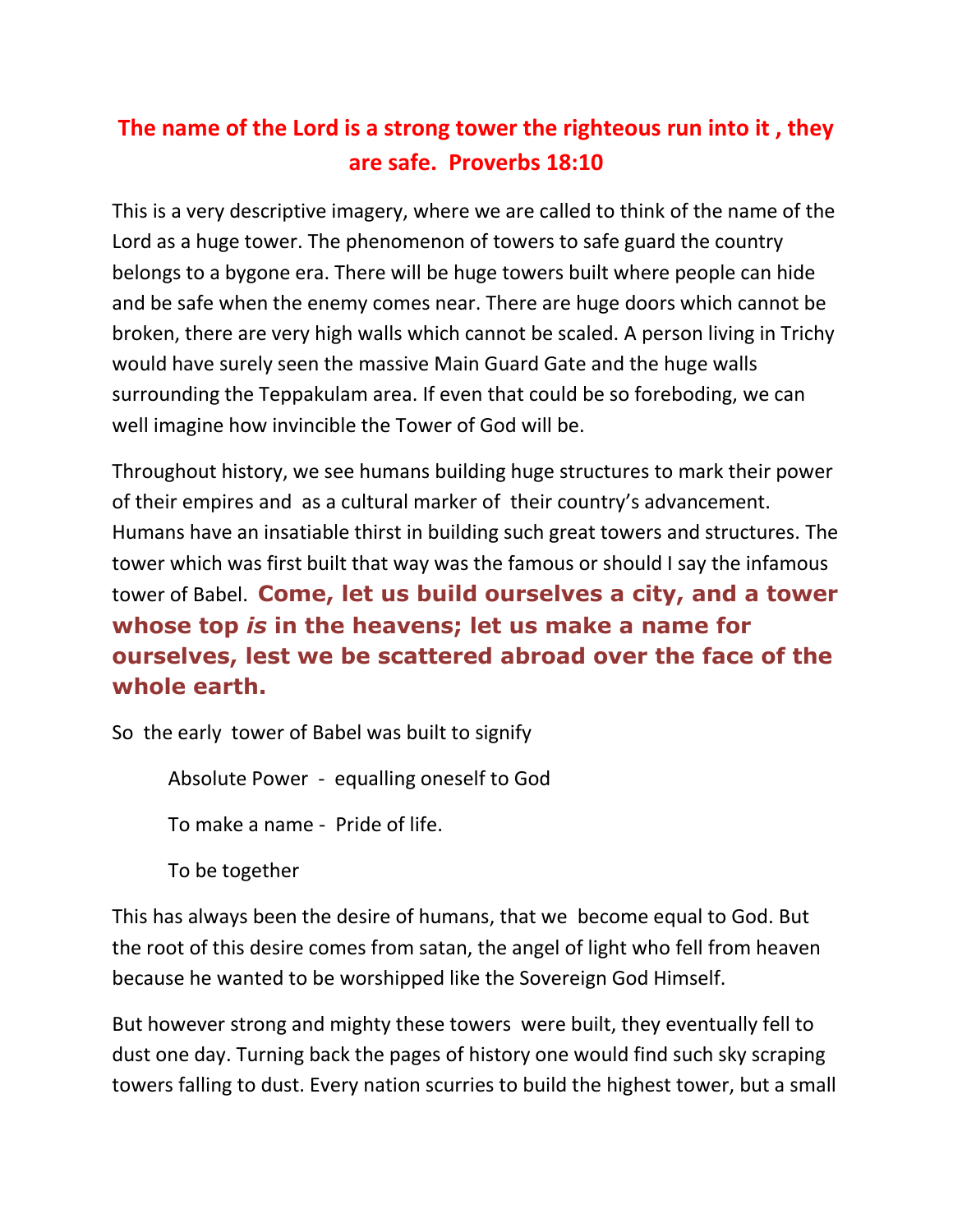earth quake or even an airplane can topple the tower like a deck of cards. Even today all across Europe and America we see huge resplendent structures are built or are being built to proudly proclaim the financial muscle and the supposed cultural superiority of their nation.

But one day they will also gather dust and perish. The only Tower and the Structure which will stand

tearing the trophies of time will be eternal things of God. How true the words what the pilgrim sang,

In the Cross of Christ I glory, Towering over the wrecks of time. .."

The Word of God proclaims ,

The Name of the Lord is a strong Tower, The LORD is my rock and my fortress and my deliverer;

David can never stop singing about God being his fortress, tower and refuge

My God, my strength, in whom I will trust; My shield and the horn of my salvation, my stronghold. Psalm 18 : 2

I will say of the LORD, "*He is* my refuge and my fortress; My God, in Him I will trust." Psalm 91 : 2

The tower, the refuge, the fortress of God is not a tangible physical structure like some spires or steeples of huge churches. Even these have fallen on ruinous days in money and power fattened nations. The spires and steeples are not the tower of God.

The Tower, the Refuge, the Fortress, the Rest is God Himself. His Presence in our very lives becomes our protection. We may lack earthly signatures of wealth and prosperity but we can house this God of Gods, King of Kings and Lord of Lords in our pitifully small hearts.

David the sweet singer of Israel was a hunted man before he became king. Once his adversary Saul was closing in on David to slaughter him. When you read this incident in I Samuel it is like a nail biting thriller.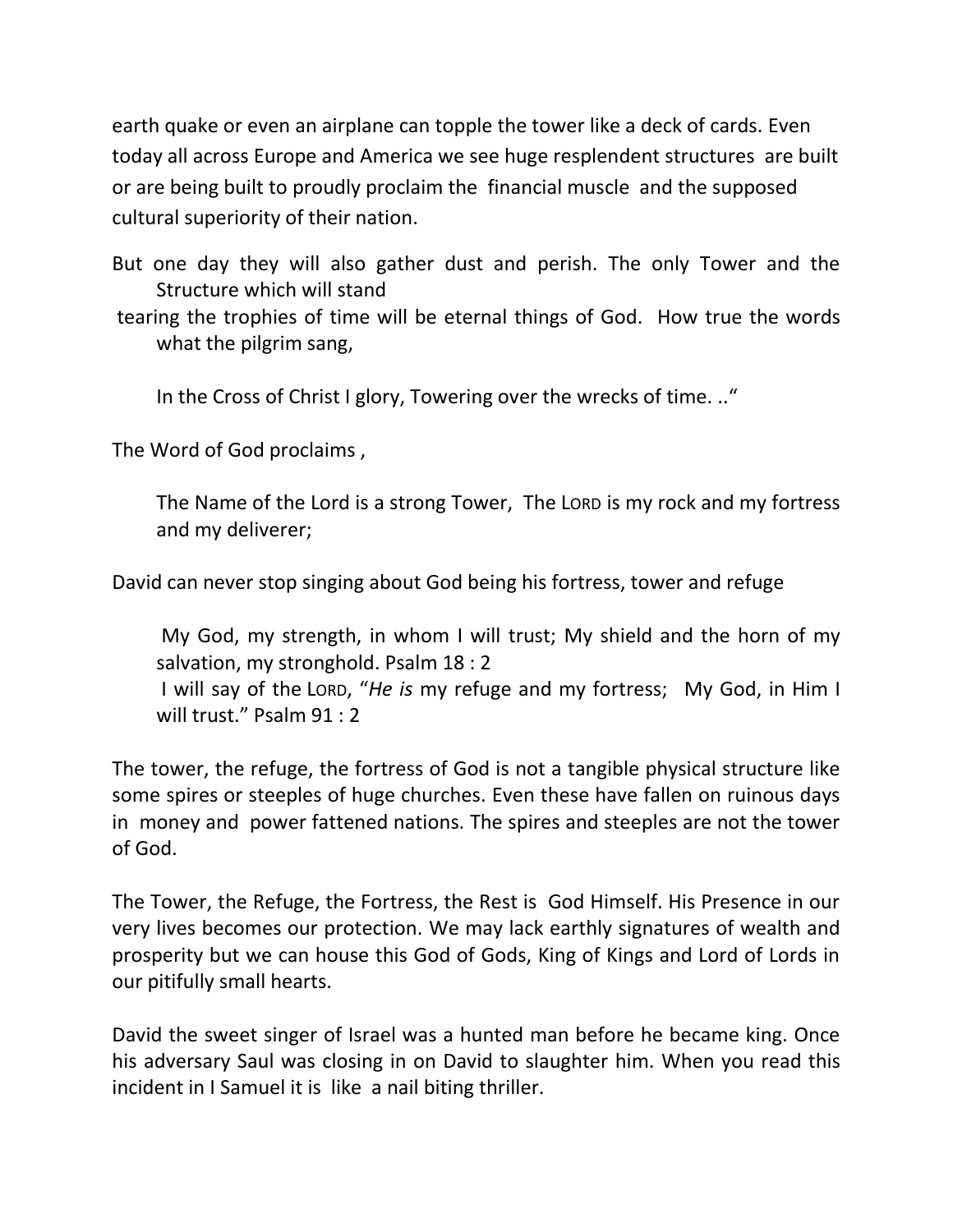**1 Samuel 23:21-29 ( NKJV )** And Saul said, "Blessed *are* you of the LORD, for you have compassion on me. <sup>22</sup>Please go and find out for sure, and see the place where his hideout is, *and* who has seen him there. For I am told he is very crafty. See therefore, and take knowledge of all the lurking places where he hides; and come back to me with certainty, and I will go with you. And it shall be, if he is in the land, that I will search for him throughout all the clans of Judah."

So they arose and went to Ziph before Saul. But David and his men *were* in the Wilderness of Maon, in the plain on the south of Jeshimon. When Saul and his men went to seek *him,* they told David. Therefore he went down to the rock, and stayed in the Wilderness of Maon. And when Saul heard *that,* he pursued David in the Wilderness of Maon. Then Saul went on one side of the mountain, and David and his men on the other side of the mountain. So David made haste to get away from Saul, for Saul and his men were encircling David and his men to take them. <sup>27</sup>But a messenger came to Saul, saying, "Hurry and come, for the Philistines have invaded the land!" <sup>28</sup>Therefore Saul returned from pursuing David, and went against the Philistines; so they called that place the Rock of Escape. Then David went up from there and dwelt in strongholds at En Gedi.